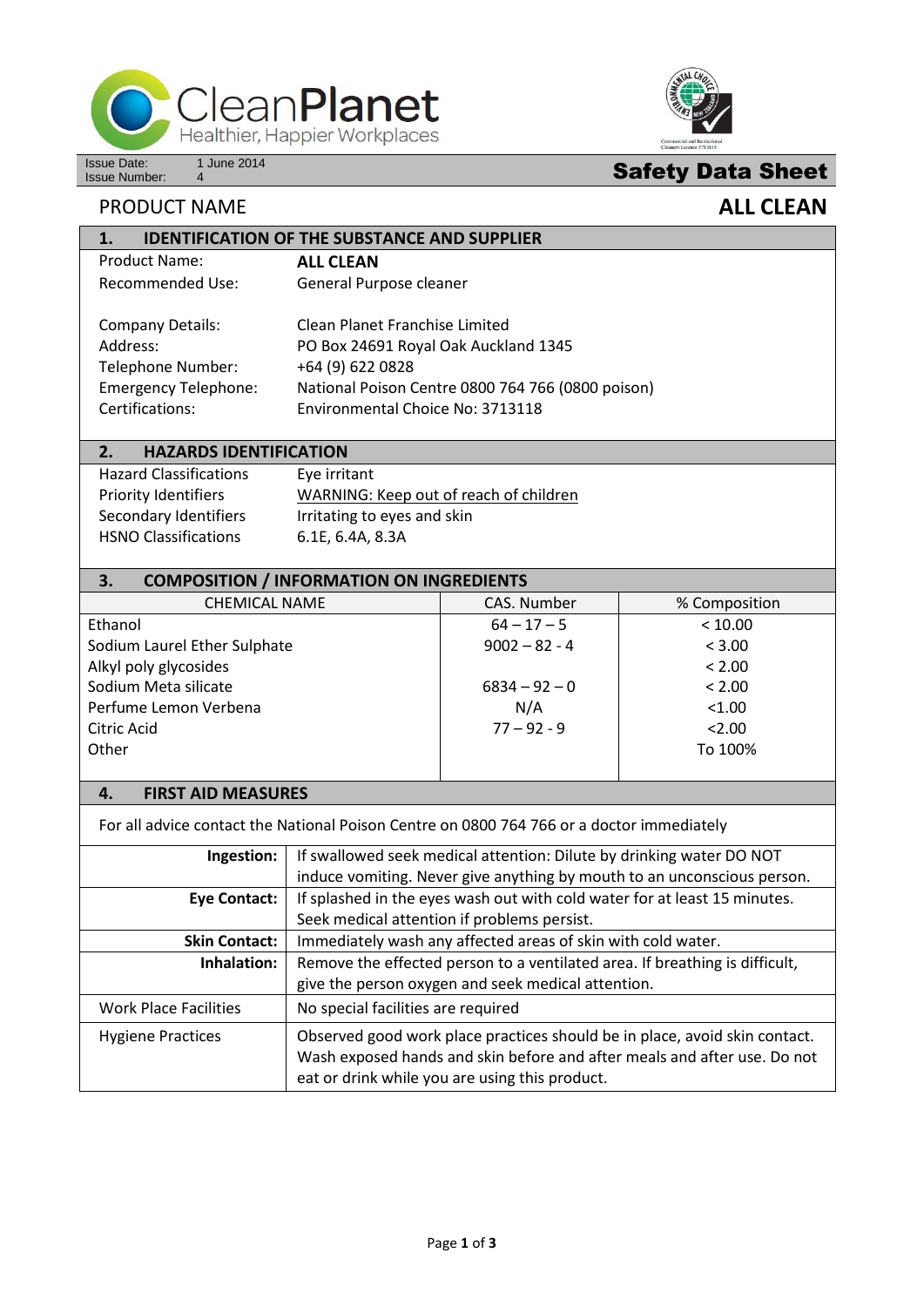| <b>FIRE FIGHTING MEASURES</b><br>5.      |                                                                                |  |  |  |
|------------------------------------------|--------------------------------------------------------------------------------|--|--|--|
| <b>Types of Hazard</b>                   | Non flammable, combustible or explosive                                        |  |  |  |
| <b>Fire Hazard Properties</b>            | All Clean is not classified as flammable and will not support combustion.      |  |  |  |
|                                          | Hazardous fumes when heated to decomposition                                   |  |  |  |
| Extinguish Media                         | Water spray or fog. Carbon dioxide and dry chemical powder. Do not allow       |  |  |  |
|                                          | water to enter the drains.                                                     |  |  |  |
| <b>Protective Clothing</b>               | When fighting a major fire wear full protective clothing including a breathing |  |  |  |
|                                          | apparatus                                                                      |  |  |  |
|                                          |                                                                                |  |  |  |
| <b>ACCIDENTAL RELEASE MEASURES</b><br>6. |                                                                                |  |  |  |
| <b>Emergency Procedures:</b>             | Wear suitable protective clothing. Restrict access to contaminated area.       |  |  |  |
|                                          | Contain the spill and prevent further dispersion. Retrieve intact containers   |  |  |  |
|                                          | from the site. Place damaged containers into containment devices. Absorb       |  |  |  |
|                                          | spill with inert material and place in waste containers. Wash the area with    |  |  |  |
|                                          | water and place the washing in the waste treatment container. Dispose of       |  |  |  |
|                                          | waste in an approved facility.                                                 |  |  |  |
|                                          |                                                                                |  |  |  |
| 7.<br><b>HANDLING AND STORAGE</b>        |                                                                                |  |  |  |
| Handling:                                | Wash thoroughly after handling this product. Avoid contact with eyes, skin     |  |  |  |
|                                          | and clothing. Always keep the containers tightly closed.                       |  |  |  |
|                                          | Wash hands before smoking, eating or using the toilet. Wash any                |  |  |  |
|                                          | contaminated clothing before re-use or storage.                                |  |  |  |
|                                          | Do not dispose of any material into the waterways or sewers.                   |  |  |  |
| Storage:                                 | Store in a cool dry well ventilated area away from any incompatible            |  |  |  |
|                                          | substances.                                                                    |  |  |  |
|                                          | Keep containers closed at all times.                                           |  |  |  |
|                                          | KEEP OUT OF REACH OF CHILDREN                                                  |  |  |  |
| 8.                                       |                                                                                |  |  |  |
|                                          | <b>EXPOSURE CONTROL / PERSONAL PROTECTION</b>                                  |  |  |  |
| Application in the work                  | Prevent exposure by implementing engineering controls, wear personal           |  |  |  |
| place                                    | protective equipment and use work practices that prevent eye and skin          |  |  |  |
|                                          | contact                                                                        |  |  |  |
| Outside the work place                   | Not required for this product                                                  |  |  |  |
| <b>Engineering Controls</b>              | Not required for this product                                                  |  |  |  |
| <b>Personal Protection</b>               | Not required for this product                                                  |  |  |  |
|                                          |                                                                                |  |  |  |
| 9.                                       | PHYSICAL AND CHEMICAL PROPERTIES                                               |  |  |  |
| Appearance:                              | Clear                                                                          |  |  |  |
| Physical State:                          | Liquid                                                                         |  |  |  |
| Odour:                                   | Lemon Verbena                                                                  |  |  |  |
| <b>Specific Gravity:</b>                 | $\sim 1.0$                                                                     |  |  |  |
| <b>Boiling Point:</b>                    | >100 degrees C                                                                 |  |  |  |
| Vapour Pressure:                         | Not applicable                                                                 |  |  |  |
| Solubility in water:                     | Soluble with water                                                             |  |  |  |
| Product Ph:                              | $10 + (-0.5)$                                                                  |  |  |  |
|                                          |                                                                                |  |  |  |